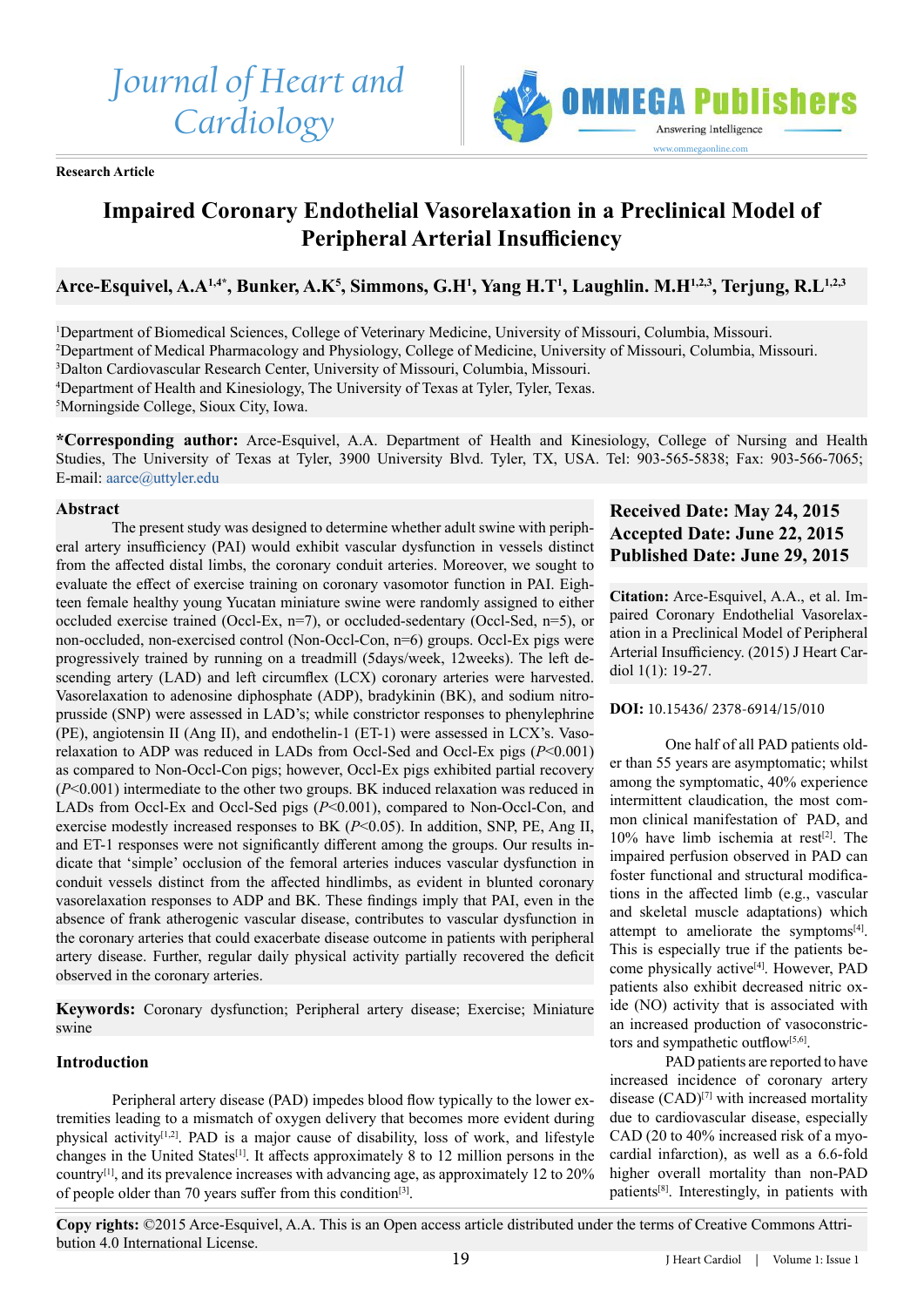

concomitant CAD and PAD the presence of peripheral inflammation has been postulated to contribute to coronary endothelial dysfunction, mostly due to a reduction in NO bioavailability<sup>[9]</sup>. Indeed, many conceive that the association of PAD with CAD is simply the result of generalized atherosclerosis progressing in both arterial trees. However, an estimated 35 to 50% of all patients with PAD do not exhibit CAD or cerebral vascular disease  $(CVD)^{[10,11]}$ . There are studies reporting a widespread incidence of normal coronary arteries among PAD patients<sup>[\[12-14\]](#page-8-0)</sup>. For instance, coronary angiography was found to be normal in 85% of symptomatic PAD patients (n=53; mean age 54y)<sup>[\[12\]](#page-8-0)</sup>. Duran *et al*. [\[13\]](#page-8-1) reported that coronary artery angiography was within normal limits in 28% of patients with PAD (n=213; mean age 61y). Furthermore, the study by Hertzer *et al.*<sup>[\[14\]](#page-8-2)</sup> found that CAD was present in only 270 of 468 elderly patients (58%) with PAD who were living in a long-term health care facility. Nonetheless, these PAD patients in the absence of frank CAD and CVD have the same markedly increased morbidity and mortality as those PAD patients with attendant central vascular disease<sup>[15]</sup>. It is possible that the ischemic limb muscles in PAD release substances and/or initiate neural reflex responses systemically that lead to coronary artery dysfunction and potentially greater susceptibility to CAD. It is well documented that exercise training improves walking ability and reduces cardiovascular mortality and morbidity of claudicant patients[\[16,17\].](#page-8-4) Indeed, Sakamoto *et al.*[\[17\]](#page-8-5) reported that supervised exercise training reduced overall cardiovascular mortality by 52% and morbidity by 30% among PAD patients. Based on this background, the present study was designed to determine whether in an atherosclerosis free, preclinical animal model of peripheral artery insufficiency (PAI) bilateral occlusion of the femoral arteries would lead to vascular dysfunction within a vascular bed, the coronary conduit vessels, distant from the affected hindlimb vasculature. This animal model of PAI exhibits limb blood flow that is non-ischemic at rest, but is impaired during exercise<sup>[18,19]</sup>, similar to flow patterns seen with intermittent claudication. In addition, we sought to evaluate the effect of exercise training on coronary endothelial function in this animal model of PAI. Exercise training has been shown to increase endothelial-dependent vasorelaxation of peripheral ves-sels in patients with intermittent claudication<sup>[\[20\]](#page-8-7)</sup>, and in patients with CAD<sup>[\[21\]](#page-8-8)</sup>. Thus, we hypothesized that a preclinical animal model of PAI would exhibit coronary dysfunction and that this would be ameliorated by exercise.

# **Methods**

#### **Experimental animals**

Healthy young female Yucatan miniature swine (n=18; 8-10months old, and weighing 30-40 kg), a breed relatively re-sistant to atherogenesis<sup>[\[22-25\]](#page-8-9)</sup>, were used in this study. The pigs were housed in the animal care facility in rooms maintained at 20-23<sup>°</sup>C with a 12h: 12h light-dark cycle. They were fed a normal diet (Purina Laboratory 5082 Mini-Pig Breeder Chow) with *ad libitum* access to water. All experimental protocols were approved by the Institutional Animal Care and Use Committee of the University of Missouri.

#### **Surgical procedure**

Animals were pre-anesthetized with ketamine (35 mg/ kg)-xylazine (2.25 mg/kg) intramuscular injection. A tracheal tube was inserted, and secured. Pigs were anesthetized by using 2% isoflurane gas with a closed circuit anesthesia machine and an auto-respirator (Ohmed 7000). Surgical areas were cleaned with warm soap water, sterilized with Betadine and alcohol. A 4cm incision was made on the pig's neck to expose left carotid artery. A medical perfusion catheter (Original Perfusor-Leitung, B Braun Melsungen AG, Aesculap, Inc. Center Valley, PA) was inserted via the carotid artery and advanced into the thoracic aorta for blood pressure monitoring. Blood pressure, respiration rate, heart rate, ECG, and body temperature were monitored during the surgery procedure. A 4 cm longitudinal skin incision was made in each groin area above the femoral artery which was occluded with 2-0 surgical silk at 2 cm distal from the inguinal ligament. The femoral occlusion animal model employed in this experiment has been used extensively by our laboratory<sup>[\[19\]](#page-8-10)</sup>.

#### **Training protocol**

At the beginning of the study all pigs were familiarized with walking on a motorized treadmill for 5 days prior to surgery and then randomly assigned into exercise and sedentary groups. The occluded-exercise (Occl-Ex; n=7) were endurance trained on a treadmill at 0% grade, beginning one week post-surgery; whilst the occluded-sedentary (Occl-Sed; n=5) were limited to cage activity within a 2 x 4 m pen. Occl-Ex pigs underwent progressive daily training sessions 5 days/week for 12 weeks. The training protocol included a warm-up prolonged running and cools down stages, where the durations and intensity of exercise bouts were increased as the animals were capable. Briefly, warm-up and cool down stages lasted for 5 min each at 1.5 mph. The endurance stage was running at a constant speed of 3.1 mph, building up to a total time of 75 min as the animals were capable. This intensity could easily be achieved by the occluded animals for approximately 75 min/session within approximately 9 weeks after beginning training. Exercise stress tests were conducted for both occluded groups, once every week by running on the treadmill beginning at 1mph and increasing the speed by 1mph each min until the pig was unable to continue. Blood pressure and heart rate were monitored during the stress tests. In addition, non-occluded pigs, age-matched, served as a control group (Non-Occl-Con; n=6); these pigs were not exercise neither trained nor given the stress test each week.

#### **In vitro assessment of vessel reactivity Vascular ring preparation**

At the end of the 12 weeks of exercise training, pigs were anesthetized with intramuscular ketamine (35 mg/ kg)-xylazine (2.25 mg/kg), and intravenous thiopenthal (25 mg/ kg) for deep anesthesia, and the heart was removed to achieve euthanasia and placed in iced Krebs solution. The left anterior descending (LAD) and left circumflex (LCX) coronary arteries were removed from the heart. The arteries were trimmed of connective tissue and fat in cold Krebs bicarbonate buffer solution; and cut into six LAD and two LCX vessel rings each 3-4 mm in length. Cut rings were photographed on an Olympus SZH video microscope which was connected to a Spot Insight camera (model 3.2.0., Diagnostic Instruments, Inc., Sterling Heights, MI). Then, the rings morphological characteristics (axial length, outer and inner diameters) were measured using Image J software (1.34n, NIH, USA).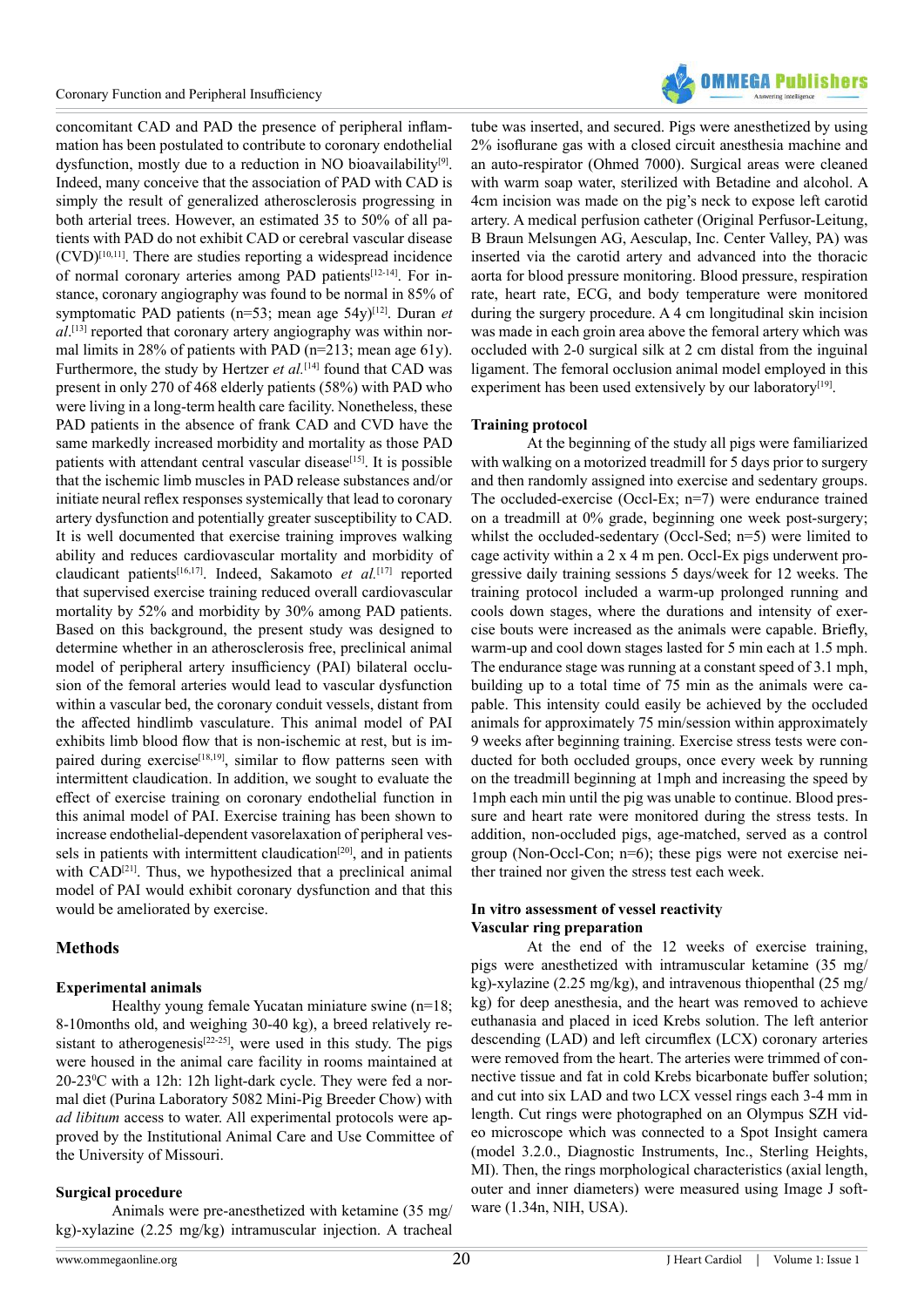# **Vascular rings set up**

Six LAD and two LCX rings were used, for *in vitro* studies, and mounted on myographs (Globaltown Microtech., Inc., Sarasota, FL) by positioning two stainless steel wires in the lumen of each ring. Arterial rings were placed in a 20 mL bath of Krebs bicarbonate solution. The optimal point in the length-tension relationship  $(L_{\text{max}})$  was established through incremental (10% of passive outside diameter) increases in stretch in combination with potassium chloride (KCl: 50 mM) administration to the rings. The remainder of the study was performed at the experimentally determined  $L_{\text{max}}$  of each ring. Contractile responses to KCl were performed prior to vasorelaxation studies. KCl (80 mM) was administered twice to all of the arterial rings until the increase in tension had reached a plateau (10 min). Following the KCl experiments, Krebs bicarbonate solution was replaced every 20 min until resting tension was achieved.

# **Vascular reactivity protocol I**

It was designed to examine the relaxation responses. Endothelium-dependent, dose-dependent vasorelaxation was assessed in six LAD rings using cumulative addition of adenosine diphosphate (ADP;  $10^{-9}$ -10<sup>-4</sup> M) and bradykinin (BK;  $10^{-11}$ -10<sup>-6</sup> M); whilst the assessment of endothelium-independent vasorelaxation utilized increasing doses of sodium nitroprusside (SNP;  $10^{-10}$ - $10^{-4}$  M). The LAD rings were preconstricted with prostaglandin  $F_{2\alpha}$  (PGF<sub>2α</sub>; 30 μM) and allowed to achieve a plateau in tension development before the addition of vasodilators. For each pig's heart ring one was left untreated (intact). Ring two was pretreated with nitro-L-arginine methyl ester  $(_{r}$ -NAME; 300 mM) to inhibit the nitric oxide synthase (NOS) pathway. The third ring was pretreated with indomethacin (Indo; 5 mM) to inhibit cyclooxygenase (COX), the enzyme responsible for prostacyclin (PGI<sub>2</sub>) and prostaglandin production. Ring four was pretreated with a combination of  $\Gamma$ -NAME and Indo to assess the importance of NOS-and COX-independent mechanisms of relaxation. Ring five was pretreated with a combination of L-NAME, Indo, and potassium chloride (KCl) to block NOS, COX and the non-NOS, non-COX pathway, endothelium-derived hyperpolarizing factor (EDHF). Finally, the endothelium was removed from ring six; "denuded" by gentle rubbing of the luminal surface with fine-tipped forceps to study the endothelium-independent mechanisms, explicitly smooth muscle relaxation. Adequate ring denudation was tested by examining responses to maximal BK (30 mM). Ring six was considered to be properly denuded by the inability of BK to induce vasorelaxation (i.e. less than 5%) in PGF<sub>2 $\alpha$ </sub> (30  $\mu$ M) preconstricted rings. The order of agonists throughout the entire study was ADP, BK, and SNP. Following each agonist induced dose response; Krebs bicarbonate solution was replaced at 20min intervals until resting tension of all arterial rings was reached (roughly 60min), before the next protocol was initiated.

# **Vascular reactivity protocol II**

The vasoconstrictor properties were assessed in two LCX rings using cumulative addition of phenylephrine (PE;  $10^{-2}$ -10<sup>-7</sup> M), angiotensin II (Ang II;  $10^{-4}$ -10<sup>-8</sup>) and endothelin-1  $(ET-1; 10^{-5}-10^{-7}M)$ . Ring one was left untreated; "intact", whilst on ring two the endothelium was removed as described above; "denuded".

#### **Solutions and drugs**

The Krebs–bicarbonate buffer solution contained (in mM) 131.5NaCl, 5.0KCl, 1.2NaH<sub>2</sub>PO<sub>4</sub>, 1.2MgCl<sub>2</sub>, 2.5CaCl<sub>2</sub>, 11.2 glucose,  $20.8$ NaHCO<sub>3</sub>,  $0.003$  propranolol, and  $0.025$  EDTA. Solutions were aerated with 95%  $O_2$  and 5%  $CO_2$  (pH 7.4) and maintained at 37<sup>0</sup> C. Angiotensin II was purchased from Bachem Americas (Torrance, CA), and all other drugs and chemicals were purchased from Sigma Chemical (St Louis, MO).

#### **Statistical analysis**

All values are means  $\pm$  SE. Differences among groups regarding ring characteristics, half-maximal effective concentration  $(EC_{50})$  values, and maximal relaxation responses were determined via one-way ANOVA with a Kruskal-Wallis test using Graph Pad Prism version 5.0a. Means of the  $EC_{50}$  values are presented as the negative log of the molar concentration. The analysis of concentration-response curves was performed using the mixed procedure in SAS version 9. The statistical model used was a three-factor analysis of variance with one between subjects factor (group; Non-Occl-Con, Occl-Ex, and Occl-Sed), and two within subject factors (treatment and dose). The Mixed procedure also allows us to model for heterogeneous variances across doses. Pairwise comparisons were made between groups for fixed treatment and dose levels using Least Squares Means. Nonparametric statistical methods were used to perform a series of tests on dose-response data in the cases where examination of residual plots from a three-factor analysis of variance model indicated that the assumption of normality of the error terms was suspect. Specifically, group differences at each dose-treatment combination were looked at with the Wilcoxon rank sum test. Treatment differences at each dose-group combination were also examined with the Wilcoxon signed-rank test on the differences. A false discovery rate adjustment was used for multiple tests in view of the large number of tests considered. Differences with false discovery rate-adjusted *P*-values of  $P<0.05$  were considered significant.

# **Results**

# **Animal characteristics**

All Occl-Ex pigs completed the training program. The body weights were Non-Occl-Con, 27.5±0.74 kg; Occl-Ex, 39.4±2.2 kg; and Occl-Sed, 42.9±4.21kg. Although we included age-matched controls, the Non-Occl-Con were significantly smaller than both, Occl-Ex and Occl-Sed, ( $P<0.01$ ). By the end of the training period, animals in the Occl-Ex group could run up to a higher intensity of 6-7 mph, as compared to only approximately 5mph for the Occl-Sed group during the weekly graded treadmill running test. In addition, Occl-Ex pigs showed a significantly lower peak blood pressure during the stress test than the Occl-Sed pigs (121 $\pm$ 4 mmHg and 135 $\pm$ 7 mmHg respectively (*P*<0.01). The peak heart rates were not significantly different between groups (Occl-Ex; 235±15 bpm, Occl-Sed; 255±10 bpm).

#### **Vessel characteristics**

Structural and functional characteristics of rings harvested from LAD and LCX are presented in (Table 1). There were no significant differences in the physical or functional characteristics among the rings from all three groups, except for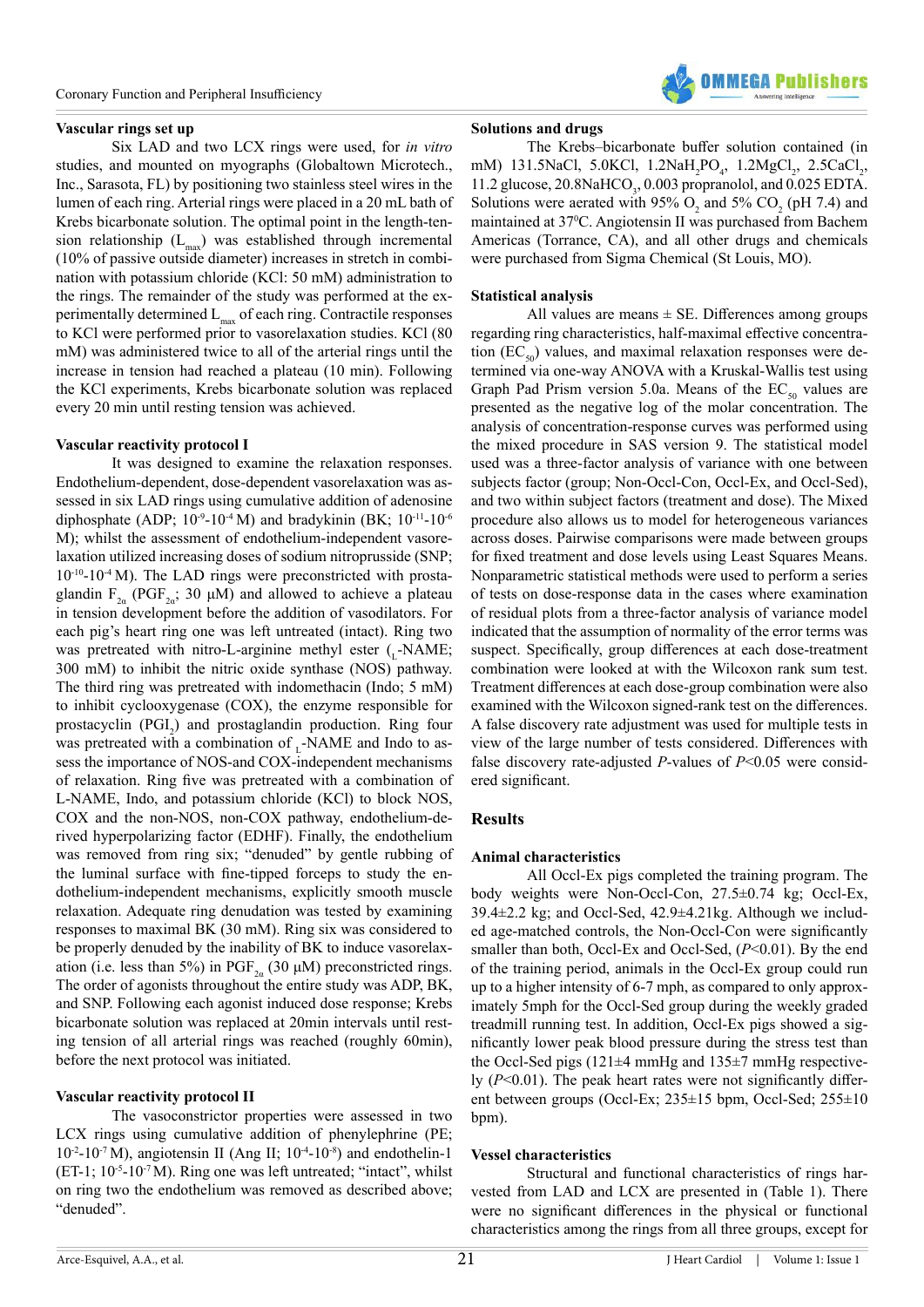a smaller outer diameter and wall thickness (*P*<0.05) of the rings from the Non-Occl-Con pigs.

| Variable                                  | Non-Occl-Con<br>$(n=6)$ | Occl-Sed<br>$(n=5)$ | $Occl$ -Ex<br>$(n=7)$ |
|-------------------------------------------|-------------------------|---------------------|-----------------------|
| <b>LAD</b> rings                          |                         |                     |                       |
| Axial length, mm                          | $3.78 \pm 0.12$         | $3.38 \pm 0.14$     | $3.66 \pm 0.25$       |
| Outer diameter, mm                        | $2.14 \pm 0.15*$ †      | $2.84 \pm 0.20$     | $2.87 \pm 0.18$       |
| Inner diameter, mm                        | $1.24 \pm 0.10$         | $1.58 \pm 0.14$     | $1.55 \pm 0.16$       |
| Wall thickness, mm                        | $0.46 \pm 0.03*$ †      | $0.63 \pm 0.05$     | $0.66 \pm 0.03$       |
| Resting tension, g                        | $5.82 \pm 0.64$         | $7.85 \pm 1.15$     | $9.66 \pm 2.11$       |
| 80 mM KCl tension, g                      | $20.45 \pm 2.35$        | $24.37 \pm 3.87$    | $22.60 \pm 2.04$      |
| 80 mM KCl specific ten-<br>sion, $g/mm^2$ | $4.20 \pm 0.38$         | $3.87 \pm 0.76$     | $3.11 \pm 0.45$       |
| $PGF_{2a}$ tension, g                     | $20.38 \pm 2.52$        | $24.85 \pm 3.71$    | $23.44 \pm 2.19$      |
| <b>LCX</b> rings                          |                         |                     |                       |
| Axial length, mm                          | $3.75 \pm 0.23$         | $3.95 \pm 0.04$     | $3.81 \pm 0.19$       |
| Outer diameter, mm                        | $1.84 \pm 0.19$ †       | $2.04 \pm 0.11$     | $2.70 \pm 0.15$       |
| Inner diameter, mm                        | $1.01 \pm 0.09$         | $0.88 \pm 0.11$     | $1.18 \pm 0.13$       |
| Wall thickness, mm                        | $0.42 \pm 0.06\dagger$  | $0.58 \pm 0.01$     | $0.76 \pm 0.11$       |
| Resting tension, g                        | $6.42 \pm 0.94$         | $6.93 \pm 1.01$     | $5.53 \pm 0.89$       |
| 80 mM KCl tension, g                      | $17.44 \pm 2.40$        | $23.04 \pm 2.65$    | $19.77 \pm 4.34$      |
| 80 mM KCl specific ten-<br>sion, $g/mm^2$ | $3.55 \pm 0.60$         | $4.43 \pm 0.35$     | $2.89 \pm 1.09$       |

**Table 1:** Vessels characteristics.

Values are means ± SE. Vessels were obtained from non-occluded control (Non-Occl-Con), occluded sedentary (Occl-Sed), and occluded exercise trained (Occl-Ex) pigs. Left anterior descending artery (LAD); left circumflex artery (LCX); potassium chloride (KCl); prostaglandin  $F_{2a}$  (PGF<sub>2a</sub>).

\*P<0.05 for Non-Occl-Con vs. Occl-Sed;

†P<0.05 for Non-Occl-Con vs. Occl-Ex comparison at the measured characteristic.

# **Relaxation responses to BK**

BK-induced concentration-dependent relaxation in LAD rings was less ( $P<0.001$ ) in intact rings from both Occl-Ex and Occl-Sed pigs than the Non-Occl-Con pigs (Fig. 1A). This reduced sensitivity to BK in the femoral occluded groups is also indicated by greater EC50 (*P*<0.05) by approximately a log-dose (Table 2). The Occl-Ex group exhibited a modest improvement in vasodilatation (*P*<0.001) in a dose-dependent manner, compared to the Occl-Sed group. BK-induced relaxation was partially inhibited by the addition of  $\Gamma$ -NAME in all three groups ( $P \le 0.001$ ) (Fig. 1B); while the relative relationship among dose-response curves of the groups was not changed, the modest improvement at the two doses in the Occl-Ex group was eliminated suggesting the importance of NO in the Occl-Ex group. Addition of Indo to the baths increased relaxation in both Occl-Ex and Occl-Sed groups (*P*<0.001), suggesting the presence of a prostanoid constrictor in the occluded vessels (Fig. 1C). However, BK-induced relaxation of the Non-Occl-Con rings was more sensitive (*P*<0.001), indicating the presence of a COX-sensitive vasoconstrictor even in the absence of occlusion. With the combination of inhibitors,  $L_1$ -Name and Indo, BK-induced relaxation was reduced in all three groups ( $P<0.001$ ), with a marked reduction in the Non-Occl-Con group such that the values were now below those of the Occl-Sed and Occl-Ex groups (*P*<0.001; Fig. 1D). BK-induced relaxation was almost completely inhibited by  $L$ -NAME + Indo + KCl in all three groups (Fig. 1E). Finally, when the endothelium was mechanically removed, BK-induced vasorelaxation was completely abolished in all three groups (Fig. 1F).

**Table 2**. Maximal relaxation and  $EC_{50}$  values for BK-induced relaxation of LAD rings

| Variable               | Non-Occl-Con<br>$(n=6)$        | Occl-Sed<br>$(n=5)$ | $Occl$ -Ex<br>$(n=7)$ |
|------------------------|--------------------------------|---------------------|-----------------------|
| Intact                 |                                |                     |                       |
| Maximum relaxation, %  | $109.7 \pm 3.85$ *†            | $85.80 \pm 5.46$    | $90.91 \pm 3.71$      |
| $EC_{50}$ , - $log M$  | $-9.07 \pm 0.15$ *†            | $-8.05 \pm 0.26$    | $-8.26 \pm 0.11$      |
| , -NAME                |                                |                     |                       |
| Maximum relaxation, %  | $84.55 \pm 12.75$              | $67.56 \pm 9.31$    | $66.19 \pm 12.31$     |
| $EC_{50}$ , - log M    | $-8.09 \pm 0.50$               | $-7.23 \pm 0.35$    | $-7.27 \pm 0.43$      |
| Indo                   |                                |                     |                       |
| Maximum relaxation, %  | $102.60 \pm 1.57$              | $103.70 \pm 2.54$   | $101.60 \pm 0.65$     |
| $EC_{50}$ , - log M    | $-9.25 \pm 0.08$ †             | $-8.80 \pm 0.15$    | $-8.76 \pm 0.06$      |
| $_{1}$ -NAME + Indo    |                                |                     |                       |
| Maximum relaxation, %  | $63.34 \pm 12.16$ <sup>+</sup> | $84.49 \pm 2.88$    | $85.85 \pm 7.90$      |
| $EC_{50}$ , - $log M$  | $-7.41 \pm 0.54$               | $-8.03 \pm 0.12$    | $-7.95 \pm 0.32$      |
| $K$ -NAME + Indo + KCl |                                |                     |                       |
| Maximum relaxation, %  | $12.92 \pm 2.87$               | $13.93 \pm 5.28$    | $22.59 \pm 4.84$      |
| $EC_{50}$ , - log M    | $-5.21 \pm 0.18$               | $-5.23 \pm 0.22$    | $-5.57 \pm 0.20$      |

Values are means  $\pm$  SE. They were obtained from non-occluded-control (Non-Occl-Con), occluded sedentary (Occl-Sed), and occluded exercise trained (Occl-Ex) pigs. Half-maximal effective concentration (EC<sub> $\epsilon$ o</sub>); potassium chloride (KCL).

\*P < 0.05 for Non-Occl-Con vs. Occl-Sed;

†P < 0.05 for Non-Occl-Con vs. Occl-Ex.



Figure 1: Concentration-response curves for bradykinin (BK)-induced relaxation of isolated left descending coronary artery rings from non-occluded control (Non-Occl-Con, n=6); occluded exercise trained (Occl-Ex, n=7), and occluded sedentary (Occl-Sed, n=5) pigs. Data were obtained for Intact vessels (panel A); in the presence of  $\Gamma$ -NAME (panel B); in the presence of Indo (panel C); in the presence of both,  $\tilde{N}$ -NAME + Indo (panel D); in the presence of  $\tilde{N}$ -NAME + Indo  $+ 30$ mM KCl (panel E); and denuded vessels (panel F). Values are means  $\pm$  SE. Non-Occl-Con different from both Occl-Sed and Occl-Ex (P<0.001); ß  $(P<0.05)$ ;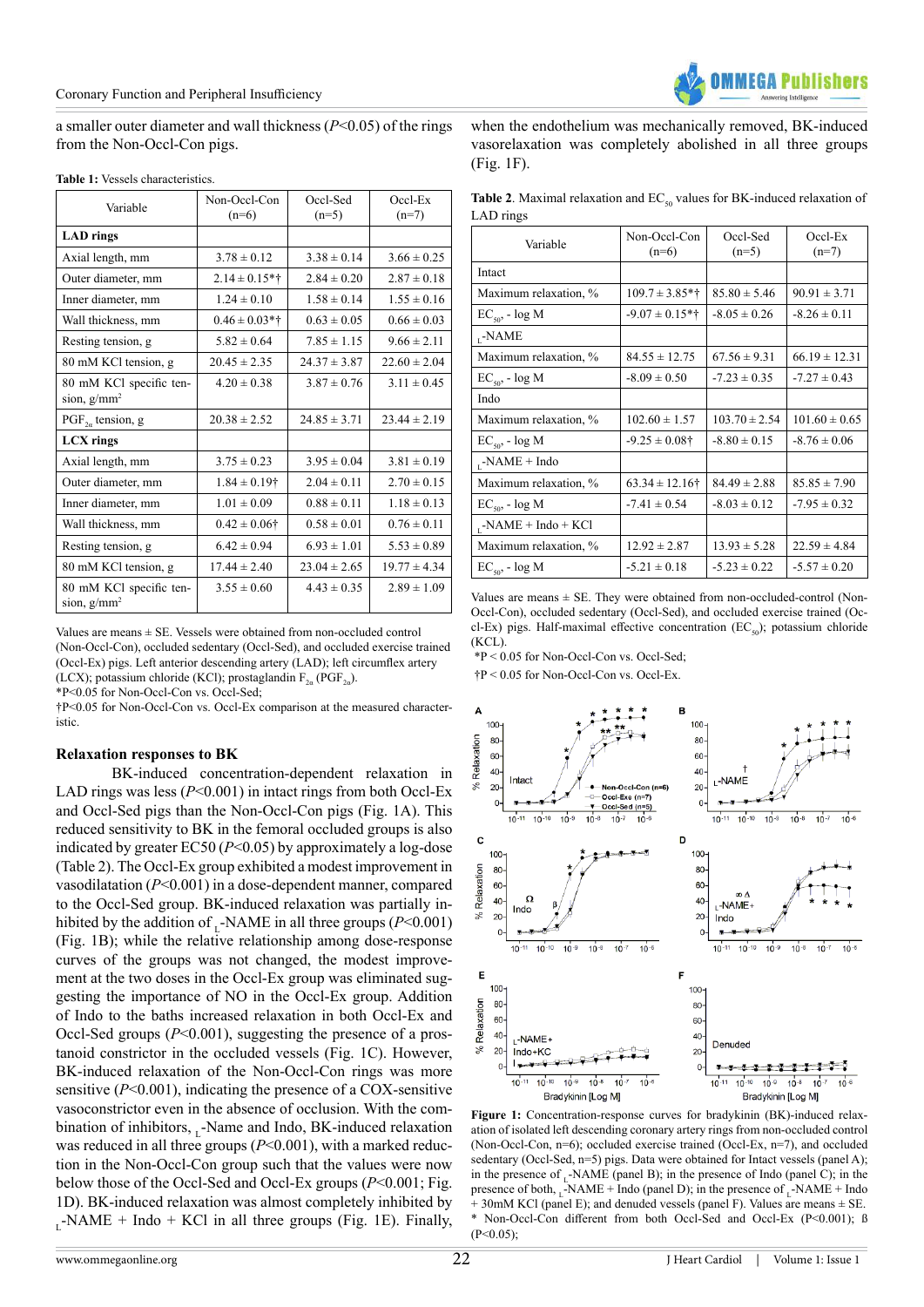#### Coronary Function and Peripheral Insufficiency

\*\* Occl-Ex greater than Occl-Sed (P<0.001);

†

<sup>†</sup><sub>L</sub>-Name decreased values in all groups;  $\Omega$  Indo increased values in Occl-Sed and Occl-Ex groups (P<0.001);

 $\text{W}_{\text{L}}$ -NAME + Indo reduced values of the Non-Occl-Con group (P<0.001), but not in the Occl-Sed or Occl-Ex groups, and eliminated the modest training improvement observed at the intermediate doses (cf., Figure 1 panel A);

 $\triangle$  Addition of \_-NAME + Indo reduced values in all groups (P<0.001).

#### **Relaxation responses to ADP**

As illustrated in (Fig. 2), ADP-induced relaxation was significantly reduced by femoral artery occlusion, as the relaxation curve for the intact Occl-Sed group coronary vessels was much less ( $P$ <0.001), and exhibited a greater EC<sub>50</sub> (Table 3), than the Non-Occl-Con group. Interestingly, the ADP-induced relaxation curve of the Occl-Ex group (Fig. 2A) was intermediate (*P*<0.001) from the deficit of the Occl-Sed group. ADP-induced relaxation was in part inhibited by  $L$ -NAME in all groups (Fig. 2B), although the relative relationships among the curves remained. The response of the Occl-Sed group remained below (*P*<0.001) that of the Non-Occl-Con group with the relaxation curve of the Occl-Ex intermediate (*P*<0.05) in a dose-dependent manner (Fig. 2B). Further, there was an increase in dilatation in all groups (*P*<0.001), in a dose-dependent manner, when Indo was added to the bath (Fig. 2C). The Non-Occl-Con group was greater than both other groups ( $P<0.001$ ) and the Occl-Ex group greater than the Occl-Sed group (*P*<0.05) in a dose-dependent manner. Consistently, the relative sensitivities to ADP, as evident in  $EC_{50}$  (Table 3), were unchanged by either  $L$ -NAME or Indo. However, in the presence of both -NAME and Indo ADP-induced relaxation became similar among all three groups (Fig. 2D), due in part to decreasing values in the Non-Occl-Con group (*P*<0.001) and increasing values in the Occl-Sed group (*P*<0.05) with dose-group interactions (*P*<0.001). It should be recognized that the ADP-induced relaxation remained rather robust for all three groups (i.e., different from zero), indicating that pathways different from NOS and COX are important for vasorelaxation. In contrast, ADP-induced relaxation was markedly inhibited by  $_L$ -NAME + Indo + KCl (Fig. 2E) leading to a reduced sensitivity to ADP (Table 3); however, some vasorelaxation remained implying that additional mechanisms might play a role. When the endothelium was removed from the LAD rings, ADP-induced relaxation was robust and similar among all three groups; this indicates that ADP works on both endothelial and vascular smooth muscle cells (Fig. 2F). Importantly, following removal of the endothelium there were no longer any differences in the responses of the three different groups indicating that all of the effects of femoral artery occlusion and exercise training were mediated through the endothelium.



**Table 3:** Maximal relaxation and EC50 values for ADP-induced relaxation of LAD rings.

| Variable                  | Non-Occl-Con<br>$(n=6)$ | Occl-Sed<br>$(n=5)$ | $Occl$ -Ex<br>$(n=7)$ |
|---------------------------|-------------------------|---------------------|-----------------------|
| Intact                    |                         |                     |                       |
| Maximum relaxation, %     | $94.41 \pm 5.53$        | $67.67 \pm 11.92$   | $76.42 \pm 6.15$      |
| $EC_{50}$ , - $log M$     | $-5.78 \pm 0.17*$       | $-4.52 \pm 0.29$    | $-5.24 \pm 0.26$      |
| $_{L}$ -NAME              |                         |                     |                       |
| Maximum relaxation. %     | $86.27 \pm 4.16$        | $54.23 \pm 12.77$   | $66.54 \pm 8.72$      |
| $EC_{50}$ , - log M       | $-5.32 \pm 0.28*$       | $-4.11 \pm 0.31$    | $-4.49 \pm 0.15$      |
| Indo                      |                         |                     |                       |
| Maximum relaxation, %     | $98.02 \pm 1.05$        | $91.01 \pm 4.98$    | $94.62 \pm 1.30$      |
| $EC_{50}$ , - log M       | $-6.03 \pm 0.11*$       | $-5.25 \pm 0.29$    | $-5.61 \pm 0.08$      |
| $, -NAME + Indo$          |                         |                     |                       |
| Maximum relaxation, %     | $89.93 \pm 5.24$        | $90.50 \pm 4.59$    | $85.69 \pm 6.85$      |
| $EC_{50}$ , - log M       | $-5.41 \pm 0.21$        | $-4.93 \pm 0.16$    | $-5.03 \pm 0.12$      |
| $_{1}$ -NAME + Indo + KCl |                         |                     |                       |
| Maximum relaxation, %     | $46.17 \pm 11.83$       | $30.91 \pm 7.24$    | $51.75 \pm 7.29$      |
| $EC_{50}$ , - log M       | $-4.00 \pm 0.21$        | $-3.65 \pm 0.20$    | $-4.15 \pm 0.14$      |
| Denuded                   |                         |                     |                       |
| Maximum relaxation, %     | $83.30 \pm 4.82$        | $93.23 \pm 5.08$    | $84.66 \pm 6.67$      |
| $EC_{50}$ , - log M       | $-5.59 \pm 0.23$        | $-5.41 \pm 0.21$    | $-5.09 \pm 0.30$      |

Values are means  $\pm$  SE. They were obtained from non-occluded control (Non-Occl-Con), occluded sedentary (Occl-Sed), and occluded exercise trained (Occl-Ex) pigs. Half-maximal effective concentration (EC<sub>50</sub>); potassium chloride (KCl).

\*P<0.05 for Non-Occl-Con vs Occl-Sed.



**Figure 2:** Concentration-response curves for adenosine diphosphate (ADP)-induced relaxation of isolated left descending coronary artery rings from non-occluded control (Non-Occl-Con, n=6); occluded exercise trained (Occl-Ex, n=7); and occluded sedentary (Occl-Sed, n=5) pigs. Data were obtained for Intact vesssels (panel A); in the presence of  $\cdot$ -NAME (panel B); in the presence of Indo (panel C); in the presence of both,  $\overline{N}$ -NAME + Indo (panel D); in the presence of  $L$ -NAME + Indo + 30 MM KCl (panel E); and denuded vessels (panel F). Values are means  $\pm$  SE.

\*Non-Occl-Con greater than both Occl-Sed and Occl-Ex (p<0.001);

\*\* Occl-Ex greater than Occl-Sed (P<0.001);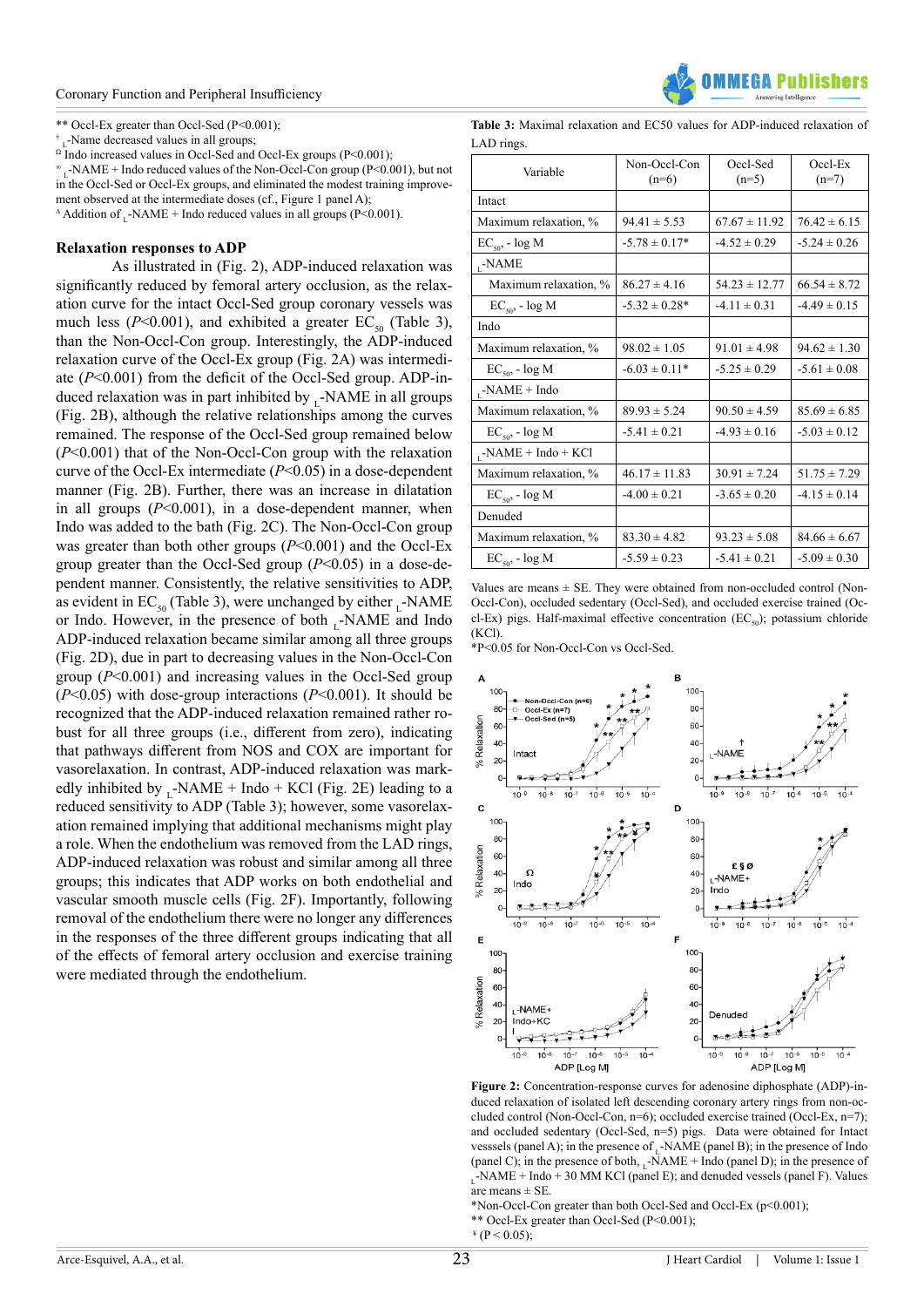#### Coronary Function and Peripheral Insufficiency

 $\textsuperscript{\textcolor{red}{\dagger}}$ <sub>L</sub>-NAME decreased values in all groups (P<0.001);

 $\Omega$ Indo increased values in all groups (P<0.001), in a dose-dependent manner, but retained the relative differences among groups;

£  $L$ -NAME + Indo eliminated the differences between groups (cf., panel A) by decreasing values of Non-Occl-Con group (P<0.001) and increasing values in Occl-Sed group ( $P \le 0.05$ ) with dose-group interaction ( $p \le 0.001$ );

§ <sup>L</sup>-NAME added to Indo decreased values in all groups (P<0.001);

 $\overline{^{6}}$ Indo added to \_-NAME elevated values in Occl-Sed and Occl-Ex (P<0.001) and eliminated the training effect observed with  $_L$ -NAME only.

#### **Relaxation responses to SNP**

Sensitivity to an NO donor was not different among groups, as SNP responses used to assess endothelium-independent relaxation in LAD rings were not significantly different among Non-Occl-Con, Occl-Ex and Occl-Sed pigs (Fig. 3A).

#### **Contractile responses**

In order to evaluate the vasoconstrictor response of coronary vessels, isometric tension studies were performed in isolated LCX rings using ET-1. The dose responses to ET-1 for intact and denuded vessels (Fig. 3, B&C) were not significantly different among groups. Exercise training did not modify the vasoconstriction to ET-1. Similar results were observed with, PE, and Ang II (data not shown).



**Figure 3:** Concentration-response curves for Sodium nitroprusside (SNP)-induced relaxation of isolated left descending coronary artery rings from non-occluded control (Non-Occl-Con, n=6); occluded exercise trained (Occl-Ex, n=7) and occluded sedentary (Occl-Sed, n=7) pigs. Values are means  $\pm$  SE. There were no significant differences among groups.

B. and C. Concentration-response curves for Endothelin-1 (ET-1)-induced contraction of isolated left circumflex coronary artery rings from non-occluded control (Non-Occl-Con, n=6); occluded exercise trained (Occl-Ex, n=7) and occluded sedentary (Occl-Sed,  $n=7$ ) pigs. Values are means  $\pm$  SE per square millimeter of artery wall. There were no significant differences among groups.

#### **Discussion**

The present study was designed to test the hypothesis that swine with bilateral occlusion of the femoral arteries would exhibit coronary endothelial dysfunction. In addition, we anticipated that exercise training would be able to preserve and/or im-



prove coronary endothelial function. We report here that simple femoral artery occlusion resulted in significantly decreased BKand ADP-induced coronary endothelium-dependent relaxation, as compared to Non-Occl-Con pigs. This is to our knowledge the first observation that occlusion of the distant hindlimb arteries would lead to dysfunction of vessels within a central vascular bed such as coronary conduit vessels. Furthermore, exercise training partially ameliorated the coronary dysfunction, particularly with ADP. Thus, it is likely that daily physical activity can help ameliorate the coronary dysfunction induced by PAI.

#### **Influence of PAI on coronary vasoresponsiveness**

The finding that femoral artery occlusion markedly decreased coronary relaxation (Figs. 1A & 2A) was consistent with our hypothesis. The reason for this coronary dysfunction appears to be somewhat complex. First, BK- and ADP-induced relaxations were significantly inhibited in all three groups (Figs. 1B & 2B) by the addition of the NOS inhibitor  $\Gamma$ -NAME. However, the deficit in vasorelaxation in the occluded groups (Occl-Sed and Occl-Ex) remained. This implies that some non-NOS pathway contributes to the coronary dysfunction caused by occlusion of the femoral arteries. Further, the lack of differences in the SNP-induced responses among groups indicates that the responsiveness of the smooth muscle to NO is not an important factor underpinning the reductions in vessel relaxation observed with intact vessels from the occluded groups. Second, significant improvements in BK- & ADP-induced relaxation became evident with inhibition of the COX pathways with Indo (Figs. 1C  $& 2C$ ), implicating the importance of vasoconstrictor substances, likely prostanoids, especially in the occluded groups. However, significant deficits in BK- and ADP-induced relaxations were still present in the rings of the Occl-Sed and Occl-Ex animals in the presence of Indo. This indicates that some non-COX pathway contributes to the coronary dysfunction cause by occlusion of the femoral arteries. Third, when both Indo and  $\sim$ -NAME were administered the deficits in vasodilation in the occluded groups, as compared to the Non-Occl-Con group, were essentially eliminated (Figs. 1D & 2D). This implies that a potential interaction among NOS and COX pathways, which are known to exist<sup>[26]</sup>, is responsible for the deficit in BK-induced coronary dilation caused by occlusion of the femoral arteries. However, it is important to note that the dilatory responses were substantial in all groups with NOS and COX inhibition, suggesting non-NOS non-COX pathways (likely endothelial-derived hyperpolarizing factor; EDHF) contribute to vasorelaxation in coronary arteries. Indeed, it has been reported that EDHF-mediated responses play an important role in conduit arteries for endothelium-dependent relaxation, especially the coronary vascular bed $[27]$ . The observation that BK-stimulated dilatory responses of the occluded groups were actually greater (Fig. 1D) than that of the Non-Occl-Con group implies that the putative EDHF was more dominant in the occluded animals. Consistent with this interpretation, the addition of KCl, which acts as EDHF inhibitor, in combination to L-NAME and Indo markedly blunted BK- and ADP-induced relaxation (Figs. 1E & 2E) and eliminated the effect of occlusion observed with BK (Fig. 1D). The fact that ADP-induced significant relaxation in denuded LADs (Fig. 2F) indicates that receptors located in vascular smooth muscle of LAD rings also must be responsive. ADP can induce vasodilation via nucleoside-selective  $P_{2Y1}$  receptors ("purinoceptors") located on vascular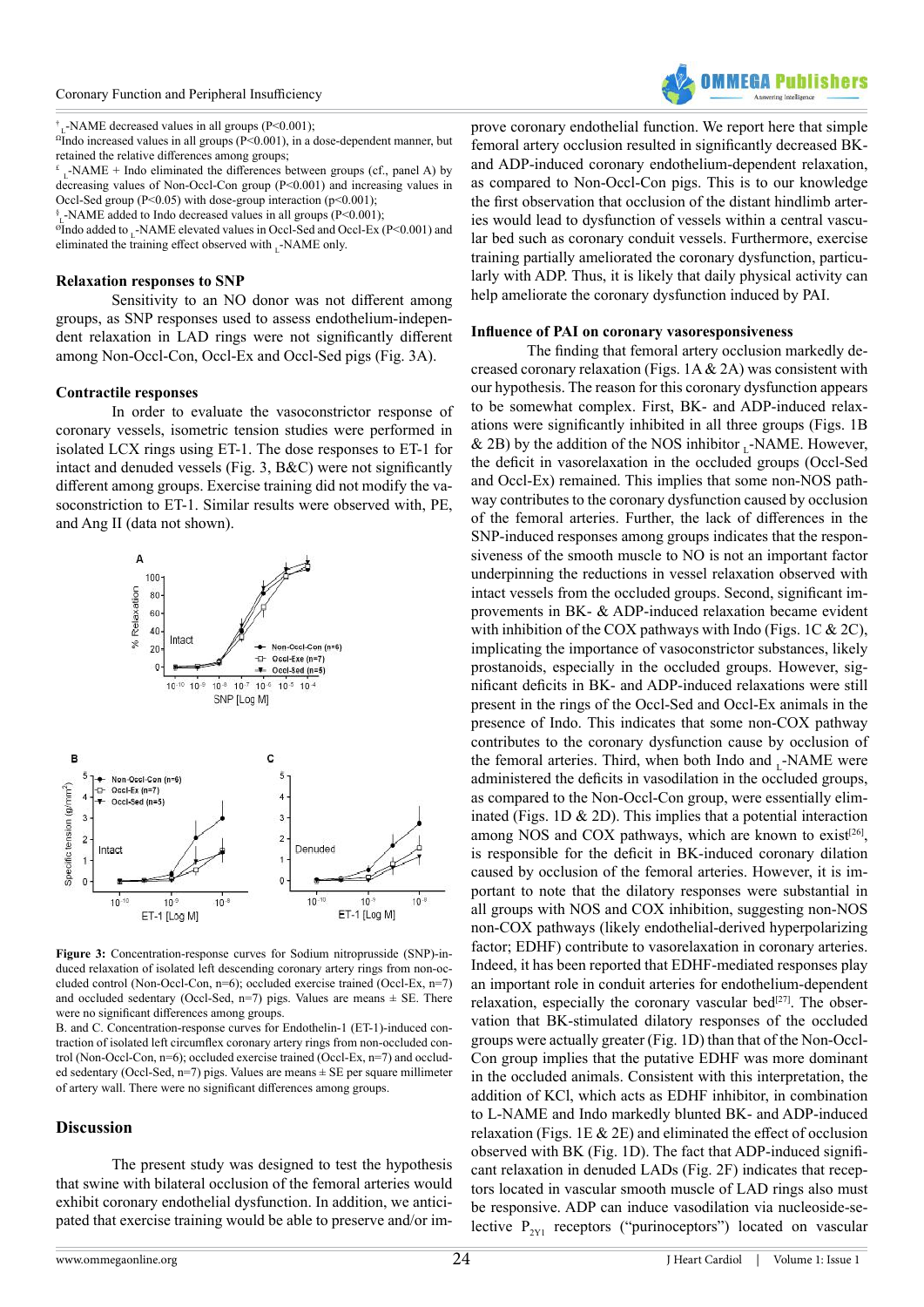

smooth muscle cells of porcine coronary arteries<sup>[28]</sup>. However, the fact that the dilatory responses were similar in Non-Occl-Con, Occl-Sed, and Occl-Ex animals after denudation (Fig. 2F) indicates that the reduced responses to ADP, caused by femoral artery occlusion (Fig. 2A) are the result of endothelium-dependent processes. Thus, we interpret these findings to indicate that occlusion of the femoral arteries causes significant coronary dysfunction that is endothelial in origin and not dependent solely on the NOS nor COX pathways, but implicates another pathway purported to an EDHF.

# **Influence of exercise training on PAI-induced vascular dysfunction**

Similar to the exercise training effects apparent in the coronary vessels of normal, non-occluded pigs observed previously[\[29,30\],](#page-8-14) the present study demonstrates that exercise training can significant ameliorate coronary vessel dysfunction caused by femoral artery occlusion (Figs. 1A & 2A). The use of two dilating agents (BK and ADP) provided both confirming and somewhat different responses. For example, the significantly improved vasodilatation in intact coronary rings, of the Occl-Ex group as compared to the Occl-Sed group (*P*<0.001), that was evident with both BK and ADP, was eliminated by the inhibition of both the NOS and COX pathways with  $\sim$ -NAME and Indo, respectively. This implies that either or both NOS and COX pathways are altered by exercise training and contribute to the improved vasoresponsiveness by an enhanced NO-dependent vasorelaxation and/or a reduced COX-dependent vasoconstrictor effect. On one hand, the differences between the Occl-Ex and Occl-Sed groups (Figs. 1A & 2A) were eliminated by either NOS inhibition or COX inhibition with BK-induced vasodilatation (Fig. 1, B & C), but remained significantly different with ADP-induced vasodilatation (Fig. 2, B & C). This greater ADP-induced dilatation with exercise training apparent with either -NAME or Indo added to the vessels implies that neither the NOS nor COX pathway is essential for the exercise training effect. However, this view does not recognize the potential interaction that can occur among vasoactive pathways in coronary vessels[\[31,32,26,33\].](#page-8-15) For example, the interactions between vasodilatory and vasoconstrictory responses become evident with interactions between the NOS and COX pathway[s\[34\].](#page-8-16) Indeed, Bagi, Ungvari and Koller<sup>[\[34\]](#page-8-16)</sup> observed that in the presence of excess of superoxide and NO peroxynitrite production is enhanced leading to an enhanced COX-dependent production of vasoconstriction. Such an interaction among the NOS and COX pathways could have contributed to the improved dilatory response observed with ADP in the Occl-Ex, as compared to Occl-Sed animals (Fig. 2, B & C), in the presence of  $L$ -NAME (leading to an a reduced COX-dependent vasoconstriction) or in the presence of Indo (leading to an enhanced NOS-dependent vasodilatation). It is unclear why this was not observed with BK (Fig. 1 B & C); whether a differential influence of ADP and BK on COX activity could have contributed to the failure to observe the training effect with BK in the presence of either  $_L$ -NAME or Indo is speculation. We interpret our findings to indicate that exercise training can help ameliorate the vasodilatory deficit induced by occlusion of the femoral arteries. The basis for this response includes an enhanced NO bioavailability and possibly an interaction among NOS and COX pathways.

# **Influence of PAI on contractile responses**

There were no significant differences among the responses to ET-1 (Fig. 3, B & C), PE, or Ang II (data not shown) of LCXs from Occl-Ex and Occl-Sed *vs* Non-Occl-Con. In addition, the 80 mM KCl contractile responses (i.e., absolute and relative tension) (Table 1) were not significantly different in LCXs among the groups. Similarly, the vasoconstrictor effects of 80 mM KCl and  $PGF_{2a}$  (Table 1) were also not different in LADs from the three groups of pigs. Previous studies have emphasized that ET-1 may play an important role in the alteration of endothelial function at the onset of PAD<sup>[35]</sup>. Truly, PAD patients with concomitant CAD exhibit excessive plasma production of ET-1, especially in the initial stages of the disease<sup>[\[35\]](#page-8-17)</sup>. Furthermore, the vascular smooth muscle in patients with peripheral atherosclerotic disease also develops functional abnormalities, causing leg conduit arteries to be unrespon-sive to vasodilators and vasoconstrictors, leading to impaired blood flow to the lower limb and contributing to symptoms of claudication $[29]$ . These considerations lead us to propose that bilateral femoral artery occlusion, in our PAI model, would also promote vasoconstrictor abnormalities reflected in altered contractile responses of LCXs. The findings of the present investigation did not support this hypothesis. However, it is important to emphasize that perhaps the lack of altered ET-1 responses might be due to the fact that our young Yucatan pigs were not encumbered by atherosclerosis, in contrast to PAD patients with concomitant CAD.

#### **PAI and endothelial coronary dysfunction**

Preclinical animal models of PAI, similar to that used in this experiment, have been well characterized and extensively used to investigate potential therapeutic approaches to treat patients with PAD[\[18\].](#page-8-6) A major advantage of this model is that it exhibits limb blood flow at rest that is minimally altered, but during exercise blood flow becomes inadequate, characteristic of that seen in patients with intermittent claudication<sup>[\[18,19\]](#page-8-6)</sup>. On the other hand, the typical limitations of these models, in not simulating human PAD (e.g., acute onset of vessel occlusion, use of healthy young animals, absence of atherosclerotic diseases vessels, etc.) may actually be an advantage in the present experiment as it potentially eliminates confounding factors that often present as comorbidities in human PAD patients. Thus, while patients with intermittent claudication can exhibit endothelial dysfunction<sup>[\[5,6\]](#page-7-4)</sup> and an increased inflammatory status<sup>[\[36\]](#page-8-18)</sup> with im-pairment of the coronary arteries<sup>[\[9\]](#page-7-7)</sup> it is difficult to assess the effects of PAI as an independent cause of any central vascular dysfunction. In contrast, in the present study we are able to evaluate distinct outcomes of 'simple' PAI in relatively young pigs that are free from atherosclerotic/inflammatory disease. Certainly, Yucatan miniature swine are highly resistant to frank atherogenesis. Minimal signs of atherogenesis are only evident after feeding them an exceptionally high-fat diet, representing 46% of their daily caloric intake, for an extended period of time (20-24 weeks)[\[22-24\]](#page-8-9). Even then the extent of atherosclerosis in central and peripheral arteries is relatively modest characterized by a Stary Stage I-III classification<sup>[\[22,24,25\]](#page-8-9)</sup>, similar to that reported in studies of early human atherosclerosis<sup>[37]</sup>. Thus, our experiment could expose consequences of PAI that are manifest, even in the absence of extensive comorbidities.

The most important finding of the present study is that coronary artery endothelial dysfunction was observed in other-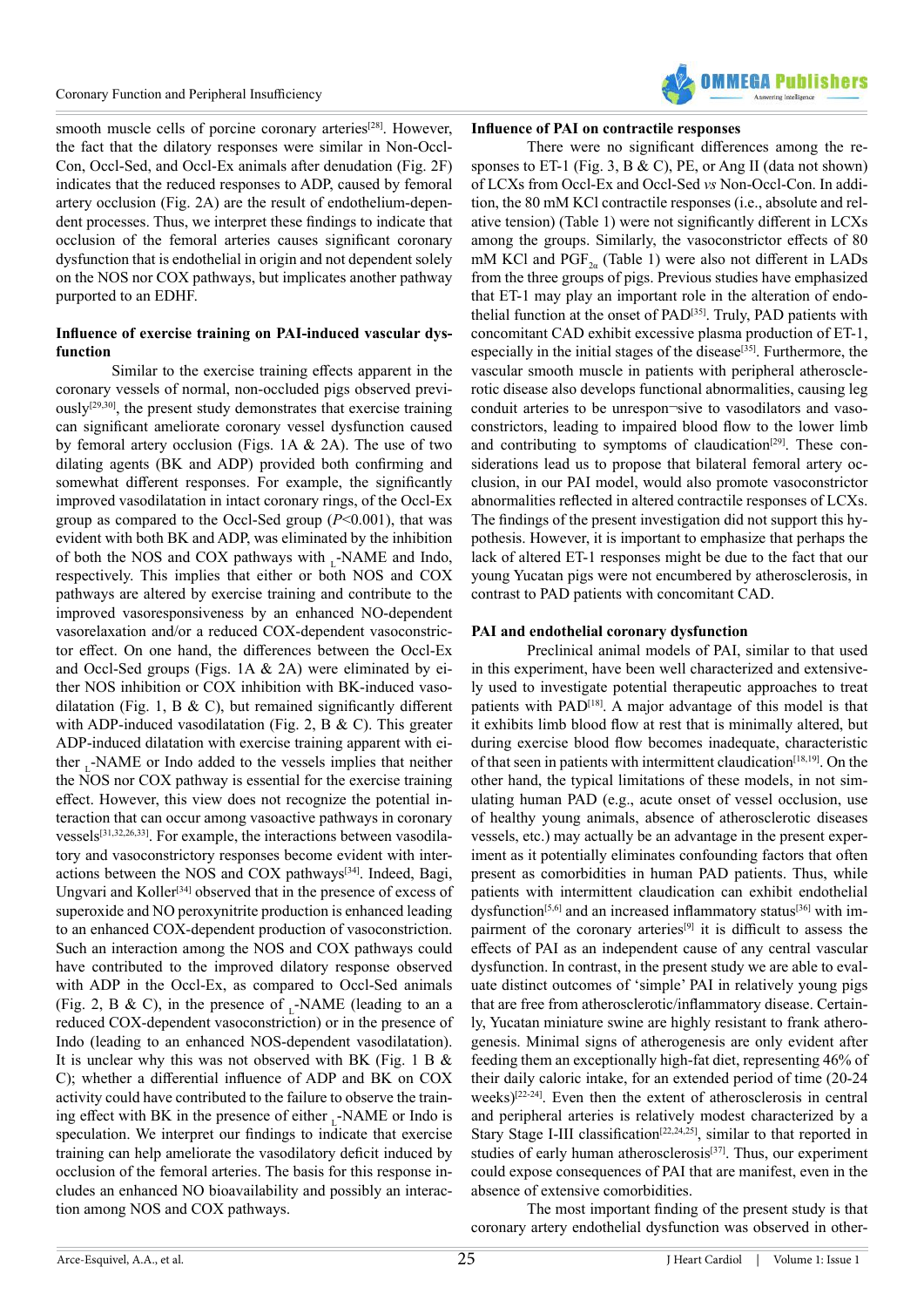

wise healthy pigs following bilateral occlusion of the femoral arteries. Although the precipitating cause of this dysfunction is presently unclear, a couple of contributing factors can be proposed. First, it is now well recognized that active muscle, even in normal healthy humans, releases an abundance of potent cytokines, including factors potentially involved in the inflammatory process<sup>[38]</sup>. This appears to be exaggerated in PAD patients, as ischemia induced by exercise promotes oxidative stress and inflammation<sup>[\[30\]](#page-8-21)</sup> that has been linked to an attenuation of endothelium-dependent vascular smooth muscle relaxation<sup>[26]</sup>. Accordingly, we could speculate that the decreased coronary vasorelaxation reported in this study might be the consequence of altered NO availability induced by excessive oxidative stress even with simple cage activity in all of the occluded pigs. However, our results indicate occlusion promulgates changes in signal pathways far more extensive than the NOS. On the other hand, it is apparent that chronic physical activity, similar to that experienced by our trained pigs, exerts an anti-inflammatory effect<sup>[4,38]</sup>. Elevated biomarkers of chronic inflammation are reduced by exercise training in patients with chronic cardiovascu-lar disease<sup>[\[4\]](#page-7-3)</sup>, including PAD<sup>[39,40]</sup>. If this occurred in our Occl-Ex pigs, it could have contributed to the ameliorated dilatory dysfunction observed in the coronary vessels with exercise training. Second, there is the potential that PAI leads to a hypersympathetic state. Sympathetic nervous activity (SNA) is expected to increase in response to exercise (i.e., muscle contractions) and is exacerbated during ischemic exercise<sup>[\[41\]](#page-8-23)</sup>. In PAD patients there is an exaggerated increase in blood pressure during walking<sup>[\[34\]](#page-8-16)</sup>that is related to walking speed and duration, as well as the severity of disease<sup>[\[42,34\]](#page-8-24)</sup>. This increased blood pressure has been attributed to an enhanced sympathetic output through the ischemic pressor response[\[41,42,4\]](#page-8-24). Similar increases in mean arterial blood pressure, attributed to an observed increase in SNA, have been reported in studies using animal models of PAI[\[43\].](#page-8-25) An increase in SNA during activity could have contributed to our results, as the associated increase in blood pressure driven by an enhanced SNA is known to be a cardiovascular risk factor leading to a reduced endothelial dependent vasodilatation<sup>[44]</sup>. Interestingly, it has been reported that exercise training can normalize SNA, alleviate levels of vasoactive substances leading to vasoconstriction<sup>[45]</sup>, and promote a reduction in systemic blood pressure<sup>[\[16\]](#page-8-4)</sup>. Consistent with these observations, our data showed that Occl-Ex pigs exhibited significantly lower peak blood pressure during the stress test than the Occl-Sed pigs (121±4 mmHg and 135±7 mmHg respectively; *P*<0.01).

In conclusion, we report here that bilateral occlusion of the femoral arteries, used to establish a preclinical model of PAI, induces coronary endothelial dysfunction, evident as a reduced vasodilatory responsiveness. These observations are potentially most significant in view of the sizeable number of PAD patients that are free from frank  $CAD<sup>[12-14]</sup>$  $CAD<sup>[12-14]</sup>$  $CAD<sup>[12-14]</sup>$  representing approximately 35 to 50% of all patients with PAD<sup>[\[10,11\]](#page-7-8)</sup>. Further, exercise training partially ameliorated the dilatory deficit. The potential that muscle-derived cyotkines/factors and/or a hypersympathetic state and their amelioration by training contributed to these responses remains to be determined. To the extent that our findings apply to these human patients, this implies that individuals with PAD are at risk of coronary dysfunction, even in the absence of generalized atherosclerotic disease that affects central vessels.

**Acknowledgements:** The authors gratefully acknowledge the expert technical assistance of Pam Thorne, Ann Melloh, Jianping Chen, Lin Sun, and Dave Harah. We also acknowledge Dr. Richard Madsen for assisting with the statistical analysis of the data presented in this article.

**Grants:** This work was supported by National Institutes of Health Grants HL-36088 and AR-48523.

**Disclosures:** No conflicts of interest, financial or otherwise, are declared by the authors.

**Author contributions:** A.A.A.E: Conception and design of the experiments. Collection, analysis and interpretation of the data and drafting of the manuscript. A.K.B: Collection and interpretation of the data. G.H.S: Collection and interpretation of the data. H.T.Y: Conception and design of the experiments. Collection, analysis and interpretation of the data. M.H.L: Conception and design of the experiments. Analysis and interpretation of the data. R.L.T: Conception and design of the experiments. Analysis and interpretation of the data. All authors were involved in revising the manuscript, providing intellectual content, and approving the final version.

#### **References**

<span id="page-7-0"></span>[1. Garcia, L.A. Epidemiology and pathophysiology of lower extremity](http://www.ncbi.nlm.nih.gov/pubmed/16472007) [peripheral arterial disease. \(2006\) J Endovasc Ther 13 Suppl 2: 113-](http://www.ncbi.nlm.nih.gov/pubmed/16472007) [119.](http://www.ncbi.nlm.nih.gov/pubmed/16472007)

<span id="page-7-2"></span>[2. Hirsch, A.T., Haskal, Z.J., Hertzer, N.R., et al. ACC/AHA Guidelines](https://circ.ahajournals.org/content/113/11/e463.full.pdf+html) [for the management of patients with peripheral arterial disease \(lower](https://circ.ahajournals.org/content/113/11/e463.full.pdf+html) [extremity, renal, mesenteric, and abdominal aortic\): a collaborative re](https://circ.ahajournals.org/content/113/11/e463.full.pdf+html)[port from the American Association for Vascular Surgery/Society for](https://circ.ahajournals.org/content/113/11/e463.full.pdf+html) [Vascular Surgery, Society for Cardiovascular Angiography and Inter](https://circ.ahajournals.org/content/113/11/e463.full.pdf+html)[ventions, Society for Vascular Medicine and Biology, Society of Inter](https://circ.ahajournals.org/content/113/11/e463.full.pdf+html)[ventional Radiology, and the ACC/AHA Task Force on Practice Guide](https://circ.ahajournals.org/content/113/11/e463.full.pdf+html)[lines \(Writing Committee to Develop Guidelines for the Management](https://circ.ahajournals.org/content/113/11/e463.full.pdf+html) [of Patients With Peripheral Arterial Disease\): endorsed by the American](https://circ.ahajournals.org/content/113/11/e463.full.pdf+html) [Association of Cardiovascular and Pulmonary Rehabilitation; National](https://circ.ahajournals.org/content/113/11/e463.full.pdf+html) [Heart, Lung, and Blood Institute; Society for Vascular Nursing; Trans](https://circ.ahajournals.org/content/113/11/e463.full.pdf+html)-[Atlantic Inter-Society Consensus; and Vascular Disease Foundation.](https://circ.ahajournals.org/content/113/11/e463.full.pdf+html) [\(2006\) Circ J 113: e463-654.](https://circ.ahajournals.org/content/113/11/e463.full.pdf+html)

<span id="page-7-1"></span>[3. Regensteiner, J.G., Hiatt, W.R. Current medical therapies for patients](http://www.ncbi.nlm.nih.gov/pubmed/11812407) [with peripheral arterial disease: a critical review. \(2002\) Am J Med](http://www.ncbi.nlm.nih.gov/pubmed/11812407) [112\(1\): 49-57.](http://www.ncbi.nlm.nih.gov/pubmed/11812407)

<span id="page-7-3"></span>[4. Haas, T.L., Lloyd, P.G., Yang, H.T., et al. Exercise training and pe](http://www.ncbi.nlm.nih.gov/pubmed/23720270)[ripheral arterial disease. \(2012\) Compr Physiol 2\(4\): 2933-3017.](http://www.ncbi.nlm.nih.gov/pubmed/23720270)

<span id="page-7-4"></span>[5. Brevetti, G., Schiano, V., Chiariello, M. Endothelial dysfunction: a](http://www.ncbi.nlm.nih.gov/pubmed/18076886) [key to the pathophysiology and natural history of peripheral arterial](http://www.ncbi.nlm.nih.gov/pubmed/18076886) [disease? \(2008\) Atherosclerosis 197\(1\): 1-11.](http://www.ncbi.nlm.nih.gov/pubmed/18076886)

[6. Vita, J.A., Hamburg, N.M. Does endothelial dysfunction contribute](http://www.ncbi.nlm.nih.gov/pubmed/20386761) [to the clinical status of patients with peripheral arterial disease? \(2010\)](http://www.ncbi.nlm.nih.gov/pubmed/20386761) [Can J Cardiol 26 Suppl A: 45A-50A.](http://www.ncbi.nlm.nih.gov/pubmed/20386761)

<span id="page-7-5"></span>[7. Poredos, P., Jug, B. The prevalence of peripheral arterial disease in](http://www.ncbi.nlm.nih.gov/pubmed/17626985) [high risk subjects and coronary or cerebrovascular patients. \(2007\) An](http://www.ncbi.nlm.nih.gov/pubmed/17626985)[giology 58\(3\): 309-315.](http://www.ncbi.nlm.nih.gov/pubmed/17626985)

<span id="page-7-6"></span>[8. Hiatt, W.R. Medical treatment of peripheral arterial disease and clau](http://www.ncbi.nlm.nih.gov/pubmed/11372014)[dication. \(2001\) N Engl J Med 344\(21\): 1608-1621.](http://www.ncbi.nlm.nih.gov/pubmed/11372014)

<span id="page-7-7"></span>[9. Brevetti, G., Piscione, F., Cirillo, P., et al. In concomitant coronary](http://www.ncbi.nlm.nih.gov/pubmed/18358480) [and peripheral arterial disease, inflammation of the affected limbs pre](http://www.ncbi.nlm.nih.gov/pubmed/18358480)[dicts coronary artery endothelial dysfunction. \(2008\) Atherosclerosis](http://www.ncbi.nlm.nih.gov/pubmed/18358480) [201\(2\): 440-446.](http://www.ncbi.nlm.nih.gov/pubmed/18358480)

<span id="page-7-8"></span>[10. McDermott, M.M. The magnitude of the problem of peripheral arte](http://www.ncbi.nlm.nih.gov/pubmed/17385385)[rial disease: epidemiology and clinical Significance. \(2006\) Cleve Clin](http://www.ncbi.nlm.nih.gov/pubmed/17385385)